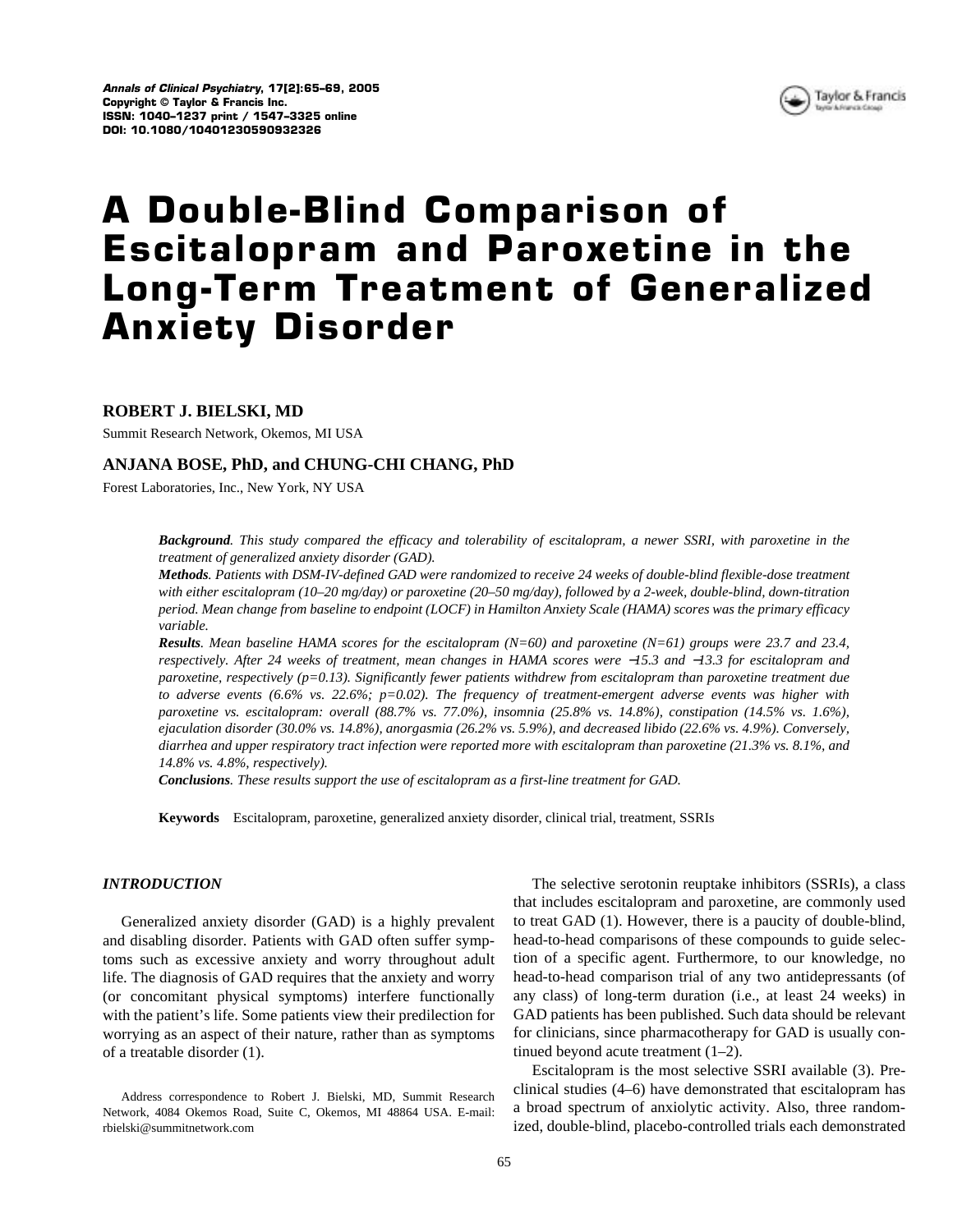that escitalopram at doses of 10 to 20 mg/day is effective and well tolerated in the treatment of GAD (7), with mean reductions in Hamilton Anxiety Scale (HAMA) scores of up to 3.9 points greater than placebo treatment (8). An openlabel extension study in GAD patients supports the longterm tolerability and effectiveness of escitalopram at these doses (9).

Paroxetine is also well established as an anxiolytic agent, with several positive published trials of paroxetine in the treatment of GAD (10–12). Paroxetine's broad anxiolytic properties have also been demonstrated in animal models (13–15). The dose range of paroxetine 20–50 mg/day was studied in one 8-week flexible dose trial; in this trial, paroxetine decreased mean HAMA scores by approximately 2 points more than placebo treatment (10). One long-term trial in GAD demonstrated that patients treated with paroxetine (20–50 mg/day) were less likely to relapse than placebotreated patients (12).

The present trial compared 24 weeks of double-blind treatment with escitalopram or paroxetine in moderately to severely ill GAD patients.

#### *METHODS*

This randomized, double-blind, flexible dose trial, consisting of a one-week single-blind placebo lead-in period, followed by a 24-week double-blind treatment period, and a 2-week doubleblind down-titration period, was conducted at 8 sites in the United States.

#### *Subjects*

Male or female outpatients (18–65 years) who met DSM-IV criteria for GAD (as determined at screening by the Mini-International Neuropsychiatric Interview) were eligible for participation in this trial if at both screening and baseline their HAMA (16) score was 18 or higher, their Hamilton Depression Rating Scale (HAMD) (17) score was 17 or lower, and their Covi Anxiety Scale (18–19) score was greater than their Raskin Depression Scale (20) score.

Patients were excluded if they met the essential DSM-IV criteria for any Axis I disorder other than GAD, or had a history of any DSM-IV-defined psychotic disorders. Patients with any psychotic features, personality disorders, substance abuse or dependency (defined by DSM-IV criteria), or who posed a suicide risk, were also excluded. Women of child-bearing potential were allowed to participate if practicing a reliable method of contraception, and women were excluded if pregnant or breast feeding.

The study protocol was approved by the institutional review boards for all participating study centers, and all subjects provided written informed consent.

#### *Study Flow*

Patients who met eligibility criteria at both the screening and baseline visits were randomly assigned to 24 weeks of doubleblind treatment with escitalopram or paroxetine. Patients randomly assigned to escitalopram received 10 mg/day for the first 4 weeks of double-blind treatment, after which the dose could be increased to 20 mg/day. Patients randomly assigned to paroxetine received 20 mg/day for the first 2 weeks of double-blind treatment; subsequently the dose could be increased every 14 days by 10 mg/day, until a maximum allowed dose of 50 mg/day by Week 8. Throughout the 24-week double-blind period, dosage could be decreased at any time to improve tolerability (or due to adverse events). The minimum allowed doses were escitalopram 10 mg/day and paroxetine 20 mg/day.

At the end of 24 weeks, patients began a 2-week doubleblind down-titration period, during which the doses of escitalopram and paroxetine were decreased in 10 mg/day decrements until a final dose of 10 mg/day was reached. For example, patients receiving escitalopram 20 mg/day at the end of week 24 were down titrated to receive 10 mg/day for the 2-week downtitration period; patients receiving escitalopram 10 mg/day at the end of 24 weeks were maintained at that dose. Similarly, patients receiving paroxetine 20 mg/day at the end of 24 weeks had their dose reduced to 10 mg/day for the 2-week downtitration period. Patients receiving doses of paroxetine higher than 20 mg/day had their doses stepped-down in 10 mg/day decrements at regular intervals until the final dose of 10 mg/day was reached. For example, patients receiving paroxetine 50 mg/day at the end of the 24-week study received 40 mg/day on days 1–3, 30 mg/day on days 4–6, 20 mg/day on days 7–10, and finally, 10 mg/day on days 11–14 of the down-titration period. Patients discontinuing prematurely also could be downtitrated, if judged to be appropriate by the investigator.

The active treatments were provided as identically appearing tablets, and matching placebo tablets were used in the escitalopram arm to maintain blinding both during the 24 weeks of treatment and the 2-week down-titration period.

Study visits were conducted at screening and baseline, and after 1, 2, 4, 6, 8, 12, 16, 20, and 24 weeks of double-blind treatment. The baseline visit occurred at the end of the placebo lead-in. All Week 24 evaluations were performed upon early termination. Safety assessments were conducted at all visits, and included monitoring of vital signs and recording of adverse events. Patients were not queried about specific adverse events. Additionally, safety assessments were conducted at Week 26, following the 2-week down-titration period. Complete efficacy evaluations were performed at baseline and after 8 and 24 weeks of double-blind treatment: HAMA, Clinical Global Impressions (21) of Improvement and Severity Scales (CGI-I and CGI-S; CGI-I was not conducted at baseline), and the short form of the Quality of Life (QOL) scale (22). Additionally, the HAMA was conducted at every study visit through Week 24.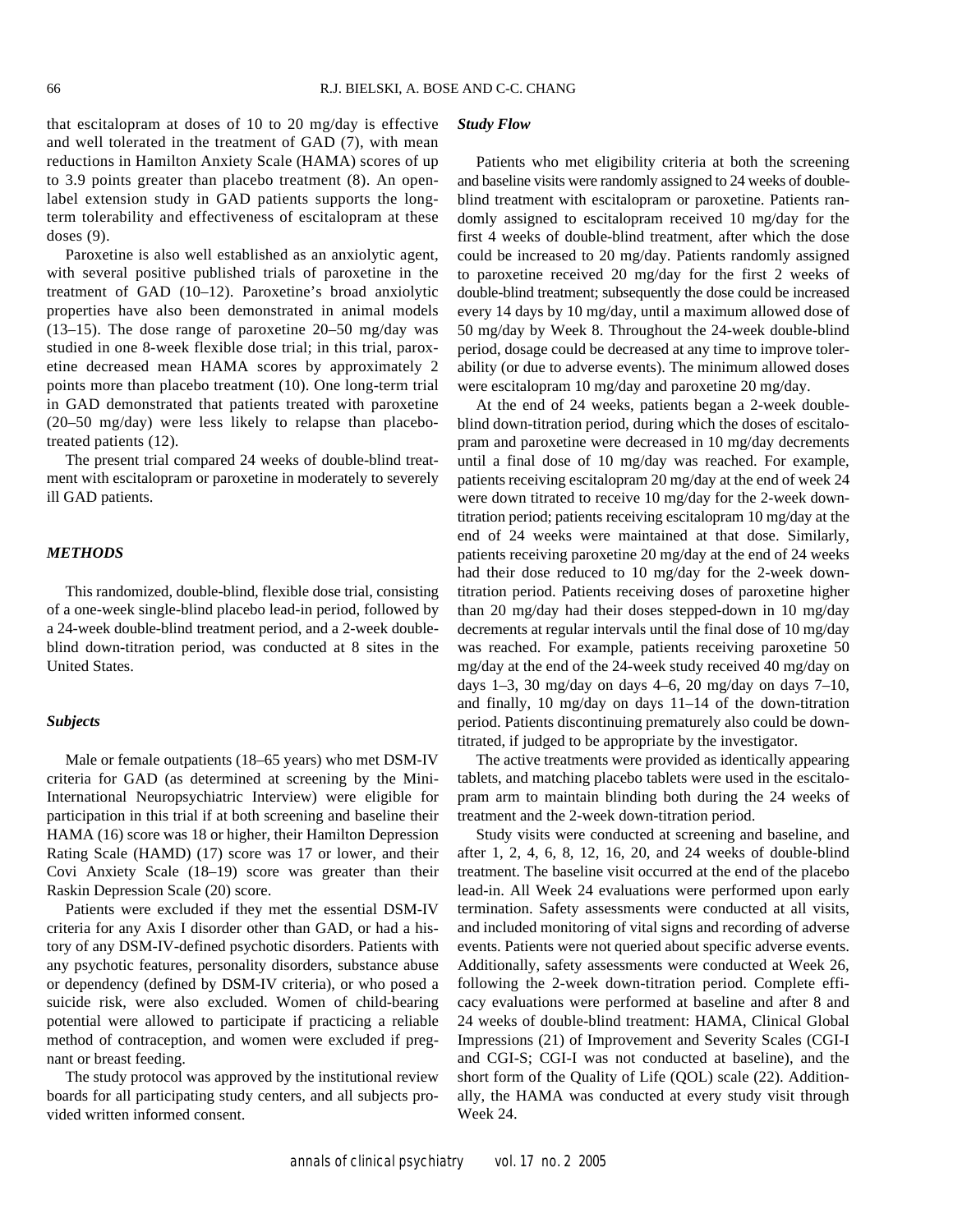## *Statistical Analysis*

The primary efficacy endpoint was change from baseline to Week 24 in HAMA total score for the intent-to-treat (ITT) population using the last-observation-carried-forward (LOCF) analysis. Comparisons between escitalopram and paroxetine were performed using an analysis of covariance (ANCOVA) model with treatment group and center as factors and baseline score as covariate. For CGI-I scores, an analysis of variance (ANOVA) model was used, with treatment and center as factors. Response rates were analyzed using logistic regression with treatment group and baseline scores as explanatory values.

All statistical tests were two-sided with a 5% significance level. All efficacy analyses were based on the ITT population (those who had received at least one dose of double-blind study medication and had at least one post-baseline HAMA assessment). All patients who received at least one dose of doubleblind study medication were included in the safety analyses. All efficacy results presented are based on the LOCF analysis.

## *RESULTS*

One hundred and twenty-three patients received at least one dose of double-blind treatment, 61 with escitalopram, and 62 with paroxetine. Of these, 60 escitalopram- and 61 paroxetinetreated patients also had at least one post-baseline HAMA assessment, and comprised the ITT population. There were no statistically or clinically significant differences in baseline demographic characteristics (Table 1). The average age at baseline was

**Table 1** Demographic Profile for Safety Population

|                    | Escitalopram $(N = 61)$ | Paroxetine $(N = 62)$ |
|--------------------|-------------------------|-----------------------|
| Age (years)        |                         |                       |
| $Mean \pm SD$      | $36.8 \pm 10.9$         | $37.4 \pm 9.6$        |
| Gender — $n$ $%$ ) |                         |                       |
| Female             | 34 (55.7%)              | 42 (67.7%)            |
| Race $-$ n $(\%)$  |                         |                       |
| Caucasian          | 44 (72.1%)              | 49 (79.0%)            |
|                    |                         |                       |

| <b>Table 2</b> |  | Efficacy Results at Weeks 8 and 24 |  |  |
|----------------|--|------------------------------------|--|--|
|----------------|--|------------------------------------|--|--|

approximately 37, and the majority of patients were Caucasian and female. Baseline efficacy values indicate a patient population suffering from moderate to severe GAD, with patients reporting low quality of life. Mean duration of GAD was 11 and 10 years for the escitalopram and paroxetine groups, respectively.

A total of 64% of escitalopram-treated patients and 53% of paroxetine-treated patients completed all 24 weeks of doubleblind treatment. With the exception of adverse events (see below), there were no statistically significant differences in reasons for premature discontinuation between the two treatment groups. The most common reasons for withdrawal overall were adverse events (15%), lost to follow-up (11%), and withdrawal of consent (7%). The mean daily doses were escitalopram 14.4 mg/day and paroxetine 29.9 mg/day.

Both drugs led to improvements over time in all efficacy measures. Week 8 and Week 24 analyses of efficacy data indicated no statistically significant differences between treatment groups (Table 2). For the escitalopram and paroxetine treatment groups, the proportion of patients who met the response criterion (defined as CGI-I of 1 or 2) at Week 8 was 65.0% and 55.7%, respectively, and 78.3% and 62.3%, respectively, at Week 24 (Table 2); these differences also were not statistically significant.

Statistically significantly more patients withdrew prematurely due to adverse events from the paroxetine group than the escitalopram group (22.6% vs. 6.6%; p=0.02, Fisher exact test). No adverse event was reported as a reason for discontinuation from escitalopram treatment by more than one patient; for paroxetine, headache, insomnia, and nausea each led to the discontinuation of two or more patients. The incidence of treatment emergent adverse events overall was 88.7% for paroxetine and 77.0% for escitalopram. Of note, sexual adverse events (ejaculation disorder, anorgasmia, and decreased libido), constipation, and insomnia were more frequent in paroxetine-treated patients than in escitalopram-treated patients. Conversely, diarrhea and upper respiratory tract infection were more likely to be reported by escitalopram- than paroxetinetreated patients (Table 3).

Mean weight at baseline was  $168.7 \pm 37.1$  lbs for the escitalopram group and  $167.9 \pm 39.5$  lbs for the paroxetine group. For patients completing 24 weeks of double-blind treatment,

| <b>HAMA</b>              | <b>Baseline</b>          |                        | Week 8                   |                        | Week 24                  |                        |
|--------------------------|--------------------------|------------------------|--------------------------|------------------------|--------------------------|------------------------|
|                          | Escitalopram<br>$(N=60)$ | Paroxetine<br>$(N=61)$ | Escitalopram<br>$(N=60)$ | Paroxetine<br>$(N=61)$ | Escitalopram<br>$(N=60)$ | Paroxetine<br>$(N=61)$ |
| Total score              | $23.7 \pm 0.5$           | $23.4 \pm 0.4$         | $-13.0 \pm 0.7$          | $-11.7 \pm 0.9$        | $-15.3 \pm 0.8$          | $-13.3 \pm 1.0$        |
| Psychic anxiety subscale | $13.5 \pm 0.3$           | $13.0 \pm 0.3$         | $-7.6 \pm 0.5$           | $-6.3 \pm 0.5$         | $-9.0 \pm 0.5$           | $-7.3 \pm 0.6$         |
| Somatic anxiety subscale | $10.2 \pm 0.3$           | $10.4 \pm 0.3$         | $-5.5 \pm 0.4$           | $-5.4 \pm 0.5$         | $-6.4 \pm 0.4$           | $-6.0 \pm 0.5$         |
| $CGI-I$                  | $\overline{\phantom{m}}$ |                        | $2.2 \pm 0.1$            | $2.4 \pm 0.1$          | $1.8 \pm 0.1$            | $2.1 \pm 0.2$          |
| $CGI-S$                  | $4.3 \pm 0.1$            | $4.3 \pm 0.1$          | $-1.6 \pm 0.1$           | $-1.6 \pm 0.1$         | $-2.1 \pm 0.2$           | $-1.8 \pm 0.2$         |
| QOL                      | $47.1 \pm 1.3$           | $48.9 \pm 1.3$         | $10.2 \pm 1.2$           | $6.7 \pm 1.6$          | $10.2 \pm 1.4$           | $7.5 \pm 1.7$          |
| <b>Response Rate</b>     |                          |                        | 65.0%                    | 55.7%                  | 78.3%                    | 62.3%                  |

Presented are mean  $\pm$  SEM baseline values and mean  $\pm$  SEM changes from baseline. (Mean  $\pm$  SEM values at Weeks 8 and 24 are presented for CGI-I. Response rate was defined as CGI-I of 1 or 2).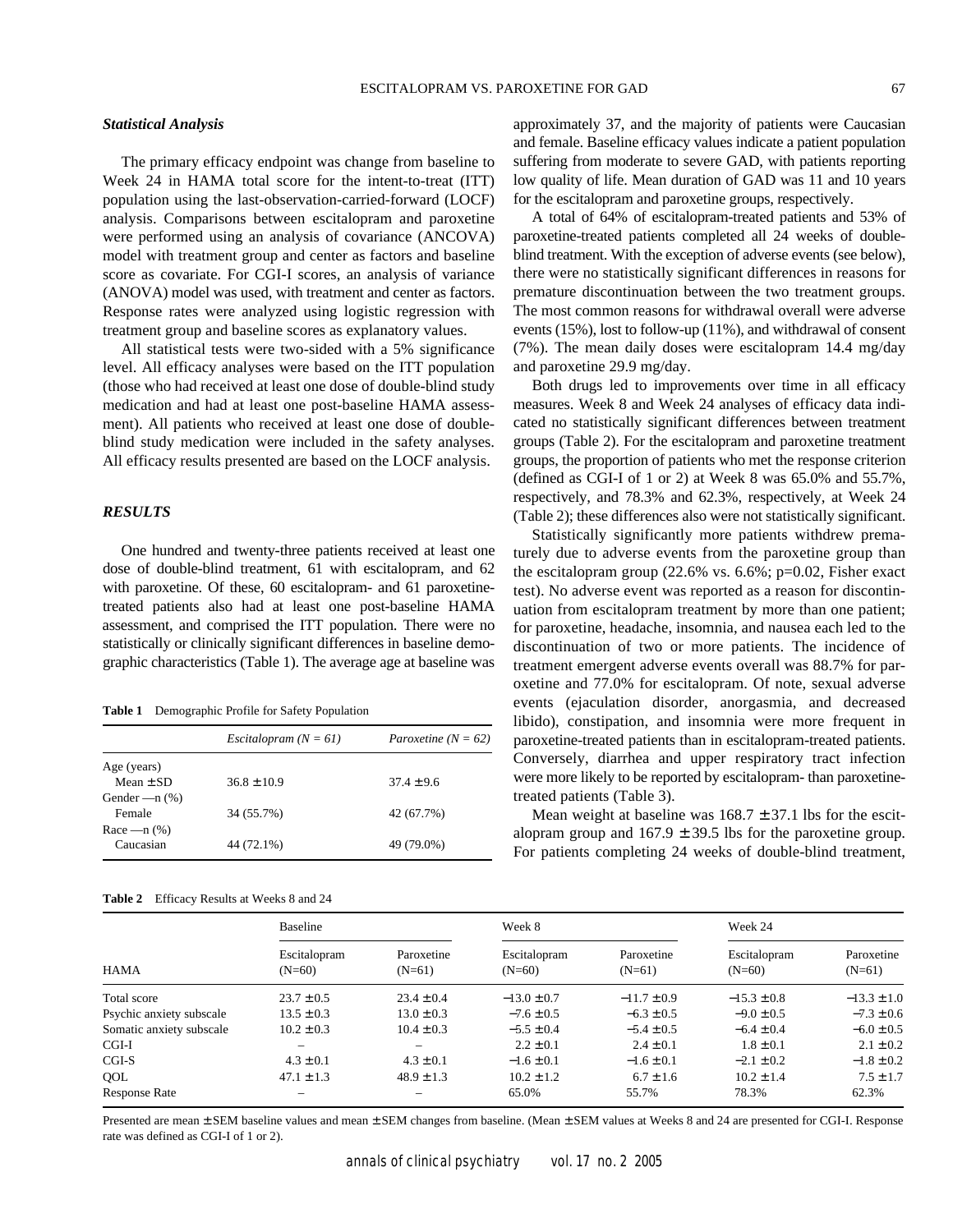**Table 3** Adverse Events with an Incidence  $\geq 10\%$  in Either Treatment Group during the 24-Week Double-blind Treatment Period

|                                   | Escitalopram | Paroxetine<br>$(N=62)$ |  |
|-----------------------------------|--------------|------------------------|--|
|                                   | $(N=61)$     |                        |  |
| Ejaculation disorder <sup>a</sup> | 14.8%        | 30.0%                  |  |
| Anorgasmia <sup>b</sup>           | 5.9%         | 26.2%                  |  |
| Insomnia                          | 14.8%        | 25.8%                  |  |
| Decreased libido                  | 4.9%         | 22.6%                  |  |
| Headache                          | 11.5%        | 21.0%                  |  |
| Somnolence                        | 13.1%        | 16.1%                  |  |
| Dry mouth                         | 13.1%        | 16.1%                  |  |
| Constipation                      | 1.6%         | 14.5%                  |  |
| Nausea                            | 14.8%        | 12.9%                  |  |
| Inflicted injury                  | 4.9%         | 11.3%                  |  |
| Increased sweating                | 3.3%         | 11.3%                  |  |
| Diarrhea                          | 21.3%        | 8.1%                   |  |
| Fatigue                           | 11.5%        | 8.1%                   |  |
| Upper respiratory tract infection | 14.8%        | 4.8%                   |  |

<sup>a</sup>Based on percentage of male patients (n = 27 escitalopram, 20 paroxetine).  $b$ Based on percentage of female patients (n = 34 escitalopram, 42 paroxetine).

mean weight increased by  $3.5 \pm 6.9$  lbs and  $5.5 \pm 6.6$  lbs for the escitalopram and paroxetine groups, respectively. However, a total of 18.0% of paroxetine-treated patients and 8.3% of escitalopram-treated patients experienced a 7% or greater increase over baseline weight.

During the down-titration period, the proportion of paroxetine-treated patients reporting dizziness and paresthesia were 9.7% and 6.5%, respectively. None of the escitalopram-treated patients reported these adverse events during the down-titration period. No adverse event was reported by more than one escitalopram-treated patient during the downtitration period.

#### *DISCUSSION*

Substantial data exist to support the use of both paroxetine (10–12) and escitalopram (7–9)in the treatment of GAD. The data presented in this report confirm these findings. Similar proportions of patients in both groups completed 24 weeks of double-blind treatment. Both drugs led to substantial improvements in every efficacy measure, including core GAD symptoms, depression symptoms, and quality of life.

Beyond that, however, clinically important differences emerged between escitalopram and paroxetine.

In this trial, escitalopram was better tolerated than paroxetine, as indicated by at least three measures. Firstly, there were significantly fewer premature discontinuations due to adverse events in the escitalopram group than in the paroxetine group. Secondly, there were fewer reports of treatment-emergent adverse events for the escitalopram group than for the paroxetine group. Finally, the incidence of the majority of the most frequent adverse events were lower for the escitalopram group than for the paroxetine group. This was especially the case for sexual adverse events (ejaculation disorder, anorgasmia, and decreased libido),

insomnia, and constipation, where the rates observed in this trial for these events were consistent with previously reported values associated with these agents (23–26). In contrast, reports of diarrhea and upper respiratory tract infection were notably more frequent for the escitalopram group than for the paroxetine group.

Weight gain and discontinuation syndromes have been associated with the use of certain SSRIs (27–32), and so it was of interest to compare the incidence of weight gain during double-blind treatment, and the emergence of adverse events during the down-titration period for the two drugs. Symptoms consistent with a discontinuation syndrome, such as dizziness and paresthesia (31), were observed during the down-titration period for several paroxetine treated patients despite the dose taper-down design. Discontinuation symptoms were not noted for any escitalopram treated patients during the down-titration phase, though it should be noted that escitalopram was not down-titrated from 10 mg/day during this period.

Regarding weight gain, the mean increase (5.5 lbs) for the paroxetine treated group was somewhat greater than what had been reported in an earlier placebo-controlled trial of paroxetine in the long-term treatment of GAD, in which mean weight gain among paroxetine treated patients was 2.9 lbs (12). There are some differences in the design of these studies that might account for the differential outcomes with respect to weight gain. For example, the placebo-controlled trial evaluated the efficacy of paroxetine in preventing relapse among patients who had responded to 8 weeks of single-blind treatment with the drug. Thus patients who entered the long-term phase of the trial presumably were able to tolerate paroxetine during the 8 week single-blind treatment phase. Second, during the placebocontrolled phase of that trial, the paroxetine dose was fixed at the dose that was being received at the end of the single-blind phase, whereas in the present trial, patients receiving less than 50 mg/day paroxetine could be up-titrated further in the event of insufficient therapeutic response. It is of note that the relative frequency of clinically significant weight gain (i.e., an increase over baseline weight of 7% or greater) was lower for the escitalopram group than for the paroxetine group (8% vs. 18%).

In this trial, escitalopram treatment was shown to be at least as effective as paroxetine on most outcome measures. Two aspects of this trial limit the interpretation of the efficacy results: the lack of a placebo treatment arm, and the small group sizes; this study was not designed to establish the statistical superiority of one of the active treatment groups relative to the other. Even though no placebo treatment arm was included, the magnitude of the improvement in HAMA scores for both treatment groups was consistent with those reported from placebo-controlled trials (7–8, 10–11).

For conditions such as GAD, which require long-term treatment, prescribing choices need to take into account both acute effects on efficacy and tolerability, as well as outcomes from continuation treatment. In this trial, escitalopram treatment was better tolerated and at least as effective as paroxetine treatment, and should be considered a first-line option by clinicians for the treatment of GAD.